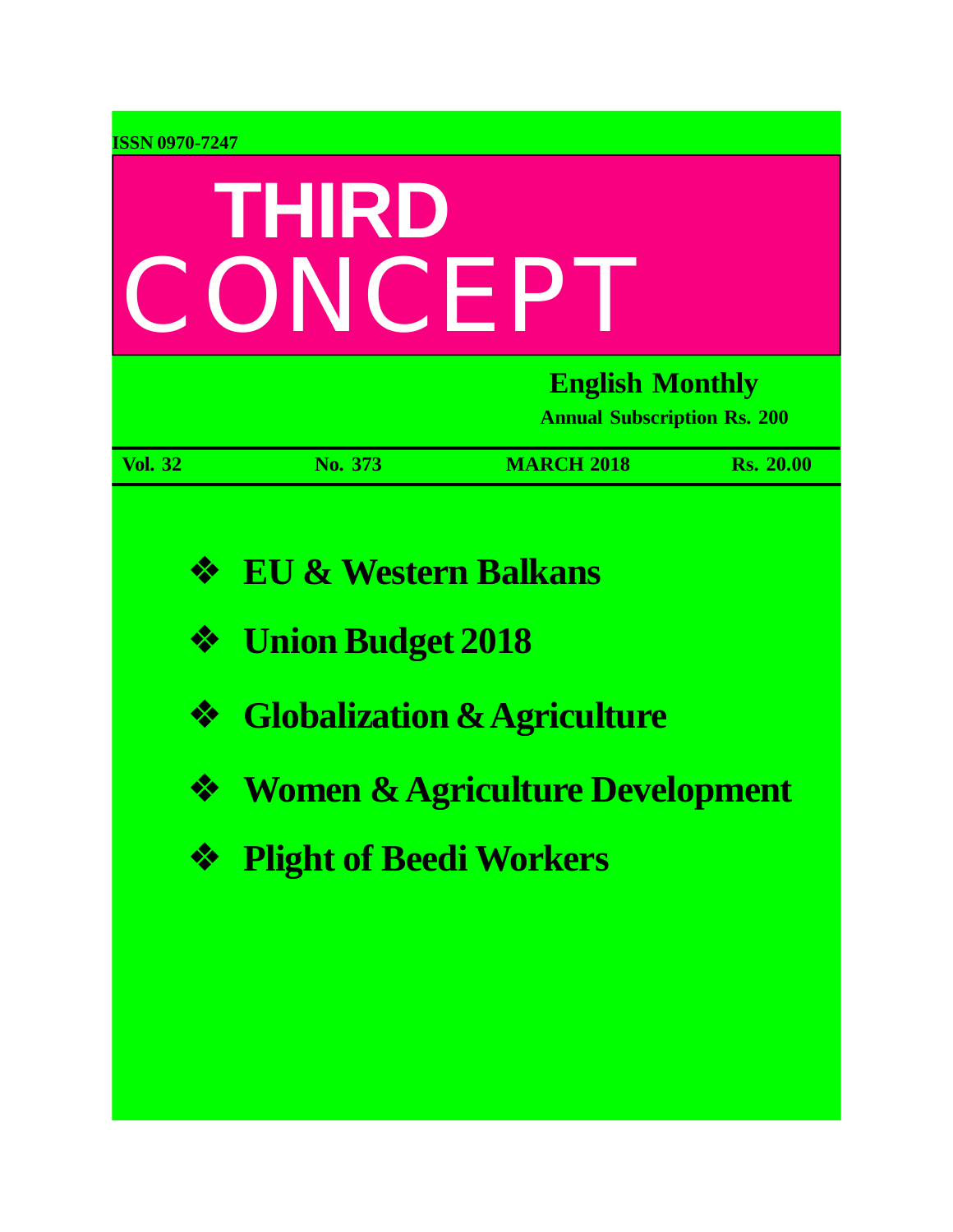

# **An International Journal of Ideas**

### **Vol. 32 No. 373 MARCH 2018 Rs. 20. 00**

**Third Concept** aims at providing a platform where a meaningful exchange of ideas can take place among the people of the Third World. The attempt will be to communicate, debate and disseminate information, ideas and alternatives for the resolution of the common problems facing humankind. We welcome contributions from academics, journalists and even from those who may never have published anything before. The only requirement is a concern for and desire to understand and take the issue of our time. Contributions may be descriptive, analytical or theoretical. They may be in the form of original articles, reactions to previous contributions, or even a comment on a prevailing situation. All contributions, neatly typed in double space, may be addressed to:

| Editor                    | <b>Consulting Editor</b>   |
|---------------------------|----------------------------|
| <b>Babuddin Khan</b>      | M. L. Sharma               |
| Managing Editor           | Art Director               |
| R. Prudhvi Raju           | Purba Roy                  |
| <b>Business Executive</b> | <b>Chief of Production</b> |
| <b>R.S.Rawat</b>          | N. P. Agarwal              |

While the Editor accepts responsibility for the selection of materials to be published, individual authors are responsible for the facts, figures, and views in their articles. However, the Editor reserves the right to edit the articles for reasons of space and clarity.

**Published, Printed and Owned by** Babuddin Khan Third Concept LB - 39, Prakash Deep Building, 7, Tolstoy Marg, New Delhi-110 001. Ph : 23711092, 23712249, Fax No: 23711092. E-mail : [third.concept@rediffmail.com](mailto:third.concept@rediffmail.com) Website: [www.thirdconceptjournal.co.in](http://www.thirdconceptjournal.co.in) **THIRD CONCEPT NOW UGC APPROVED JOURNAL**

**Designed by**: **Pt. Tejpal**

| Editorial                                                                        |    |  |
|----------------------------------------------------------------------------------|----|--|
| <b>Carte Blanche for Scams</b>                                                   | 5  |  |
| B.K.                                                                             |    |  |
| The EU's Strategy for the Western<br><b>Balkans: Bureaucrats' Crusade</b>        |    |  |
| Zlatko Hadžidediæ                                                                |    |  |
| Features of the Union Budget of India 2018                                       | 8  |  |
| Dr. C. Sivakkolundu                                                              |    |  |
| Globalization's Impact on Agriculture<br>in Telangana                            |    |  |
| N. Soundarya                                                                     |    |  |
| Reappraising Role of Women in<br><b>Agricultural Development</b>                 |    |  |
| Dr. Veeraiah Bollikonda                                                          |    |  |
| Fluorosis & Role of Medical Geologist                                            |    |  |
| Dr. Pramod C. Sahu                                                               |    |  |
| <b>Employee Engagement: Overview</b><br>of Demographic Profile                   | 29 |  |
| Pooja Das & Dr. R. K. Sahu                                                       |    |  |
| Plight of Beedi Workers: Need for<br>Policy Intervention                         | 37 |  |
| C. Bharathi                                                                      |    |  |
| <b>HRD Practices and Matriculation</b><br>School Teachers in Kovilpatti          | 44 |  |
| Ms. M. Jensirani & Dr. A. Muthumani                                              |    |  |
| <b>Evaluating Employment Conditions of</b><br>Spinning Mill Workers in Kozhikode | 49 |  |
| Anooja Chacko                                                                    |    |  |
| Impact of POCSO Act on the tribal<br>population (Wayanad, Kerala)                | 54 |  |
| Krishnanunni C.U. & A. J. Mathews                                                |    |  |